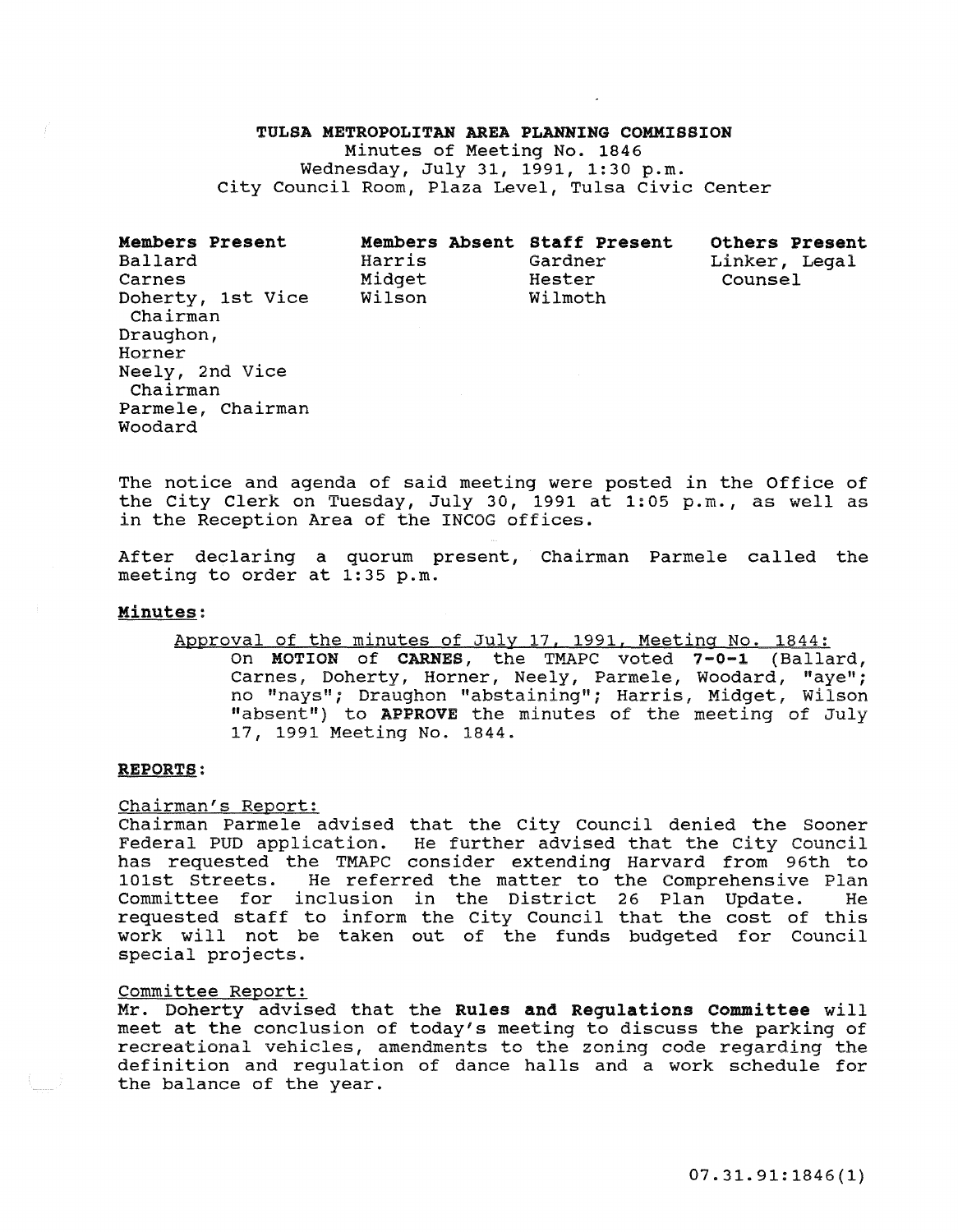#### ZONING PUBLIC HEARING

Application No.: CZ-193 Applicant: steveson Location; North of the northwest corner of E. 128th street S. and s. 129th E. Ave. Date of Hearing: July 31, 1991 Presentation to TMAPC: David steveson, 9008 E. 60th st. Present Zoning: AG Proposed Zoning: AG-R

## Relationship to the Comprehensive Plan:

The Broken Arrow Comprehensive Plan designates the subject tract usable for urban development.

The requested AG-R District is in accordance with the Broken Arrow Comprehensive Plan.

#### Staff Recommendation:

**Site Analysis:** The subject tract is approximately 20 acres in size and is located north of the northwest corner of E. 128th street S. and S. 129th E. Avenue. It is partially wooded, gently sloping, vacant and is zoned AG.

Surrounding Area Analysis: The tract is abutted on the north by vacant land and single-family dwellings on large lots zoned AG; on the east by vacant land zoned AG; on the south and west by single-family subdivision zoned RS.

Zoning and BOA Historical Summary: The Area is in transition from AG uses to single-family subdivisions.

Conclusion:

The requested zoning is compatible with the Comprehensive Plan and existing development.

Therefore, Staff recommends APPROVAL of CZ-193 for AG-R zoning.

#### TMAPC Action; 8 Members present:

On MOTION of CARNES, the TMAPC voted 8-0-0 (Ballard, Carnes, Doherty, Draughon, Horner, Neely, Parmele, Woodard, "ayel'; no "nays"; no "abstentions"; Harris, Midget, Wilson "absent") to RECOMMEND APPROVAL of AG-R zoning for CZ-193 to the Board of County Commissioners as recommended by Staff.

Legal Description:

AG-R Zoning: The S/2 of the NE/4 SE/4, Section 5, T-17-N, R-14-E, Tulsa County, Oklahoma.

\* \* \* \* \* \* \* \*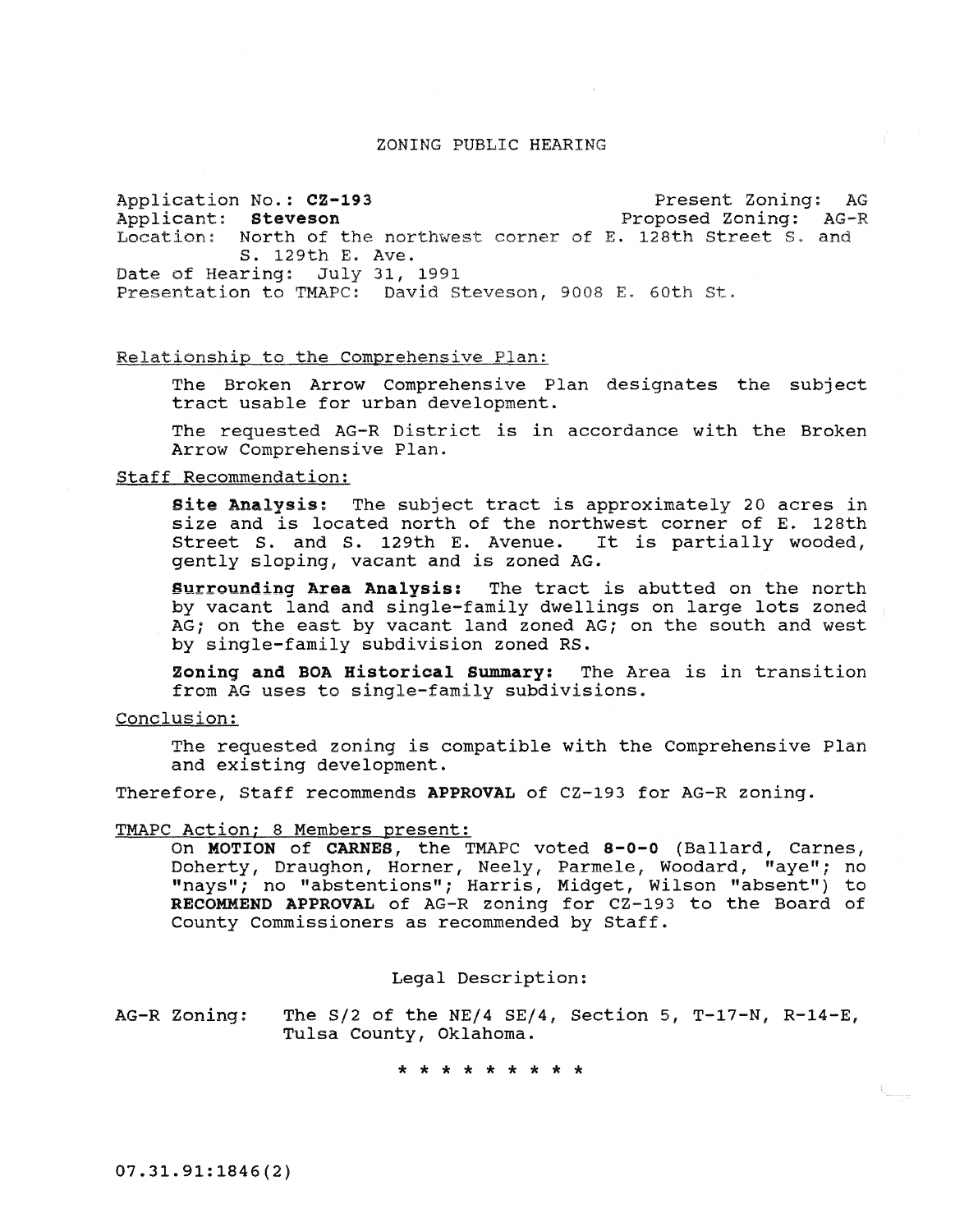Application No.: Z-6327 Present Zoning: AG Proposed Zoning: Location: Northeast corner of E. 81st street S. and the Mingo Valley Expressway Date of Hearing: July 31, 1991 Presentation to TMAPC: Louis Levy, 5314 S. Yale, #310

#### Relationship to the Comprehensive Plan:

The District 18 Plan, a part of the Comprehensive Plan for the Tulsa Metropolitan Area, designates the subject property Low Intensity - No Specific land Use, Corridor and Development Sensitive.

According to the Zoning Matrix the requested CO District is in accordance with the Plan Map.

## Staff Recommendation:

site Analysis: The subject tract is approximately 44 acres in size and is located at the northeast corner of E. 81st Street **S.** and the Mingo Valley Expressway. It is partially wooded, rolling, contains a single-family dwelling and a large pond and is zoned AG.

Surrounding Area Analysis: The tract is abutted on the north by Union School District property zoned CO; on the east by two single-family dwellings zoned AG, vacant land zoned RM-0 and a single-family dwelling zoned CS; on the south by vacant property zoned CO; and on the west by the right-of-way of the Mingo Valley Expressway zoned AG.

Zoning and BOA Historical Summary: approved both north and south of the site. Corridor zoning has been

# Conclusion:

The request is in conformance with the Comprehensive Plan and compatible with existing development.

Therefore, Staff recommends APPROVAL of Z-6327 for CO zoning.

#### Comments & Discussion:

Mr. Gardner advised that the state owns the right-of-way therefore the CO zoning meets the development guideline policy for rezoning. The development of the tract, however, will require detail plan approval and public hearing. The type of land use to be approved in this area will be dependent upon surrounding land use and the completion of the freeway. No particular land use is permitted by right, access is limited on 81st Street based on the state's plans. A substantial portion of this property is within the flood plain.

## TMAPC Action; 8 Members present:

On MOTION of CARNES, the TMAPC voted 7-0-1 (Ballard, Carnes, Doherty, Draughon, Neely, Parmele, Woodard; "aye"; no "nays"; Horner "abstaining"; Harris, Midget, Wilson "absent") to RECOMMEND APPROVAL of CO zoning for Z-6327 to the City Council as recommended by Staff.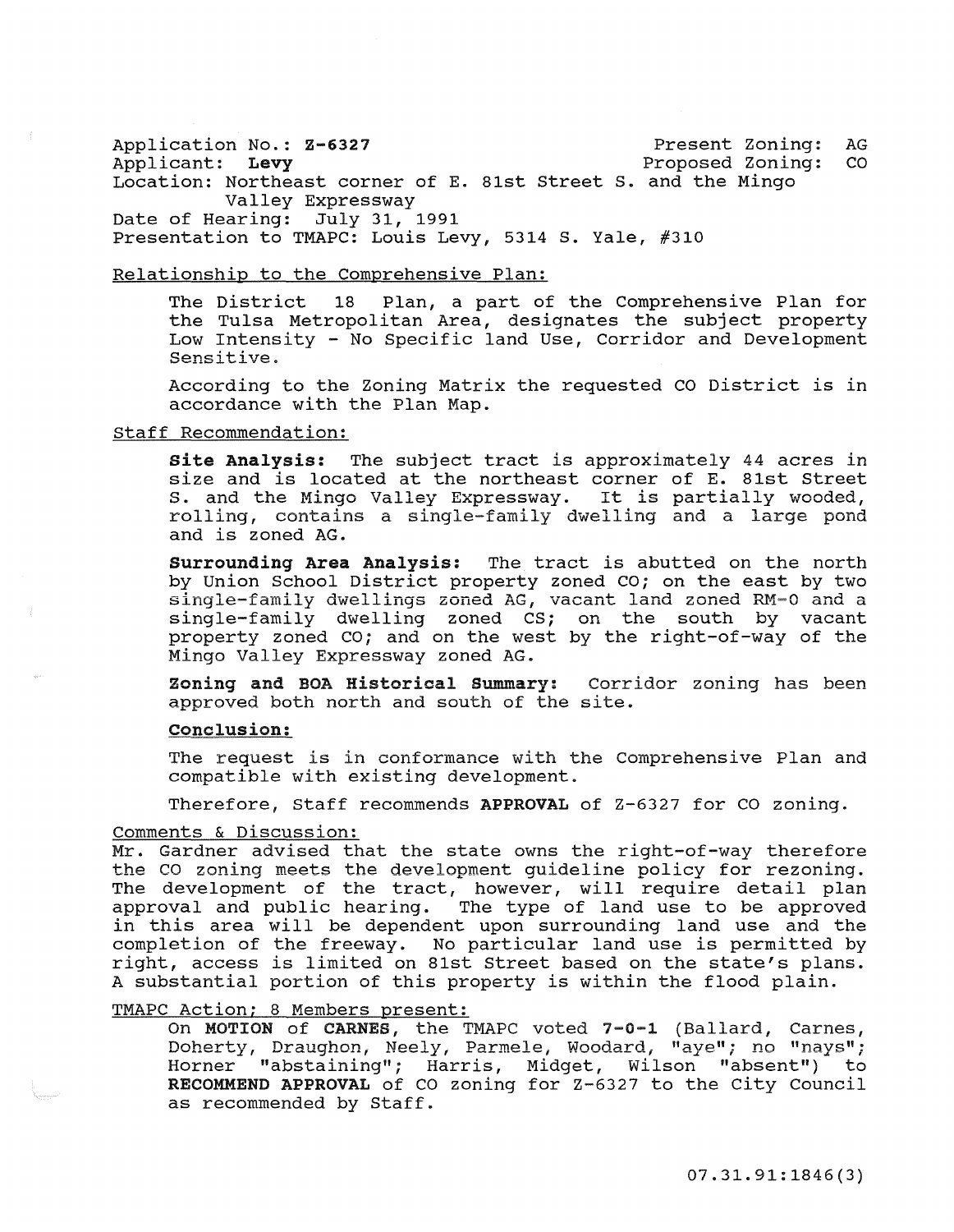### Legal Description:

co Zoning: The S/2 SE/4 less the east 660' thereof and less beginning at the SW/c of the SE/4; thence east 1980', north 50', west 480.3', northwest 100.47', west 101.49', southwest 398.3', northwest 104.4', west 99.86' northwest 217.61', northwest 560.39', northwest 604.67', northwest 5.19', west 354.46', south 1321.75' to POB, section 7, T-18-N, R-14-E, Tulsa County, Oklahoma.

#### \* \* \* \* \* \* \* \* \* \*

Application No.: 2-6328 Present Zoning: AG<br>Applicant: Spencer Proposed Zoning: RS-2 Proposed Zoning: RS-2 Location: Southwest corner of E. 85th Pl. and S. Harvard Ave. Date of Hearing: July 31, 1991 Presentation to TMAPC: Ronald Spencer, 8086 S. Yale, #16

#### Relationship to the Comprehensive Plan:

The District 18 Plan, a part of the Comprehensive Plan for the Tulsa Metropolitan Area, designates the subject property Low Intensity -- Residential.

According to the Zoning Matrix the requested RS-2 District is in accordance with the Plan Map.

## Staff Recommendation:

site Analysis: The subject tract is approximately 2 acres in size and is located at the southwest corner of E. 85th Place S. and S. Harvard Avenue. It is wooded, gently sloping, vacant, and is zoned AG.

surrounding Area Analysis: The tract is abutted on the north by single-family dwellings zoned RS-2; on the east across Harvard by single-family dwellings zoned RS-2; on the south by a newly developing single-family subdivision zoned RS-2 and PUD 464; and on the west by single-family dwellings zoned RS-2.

Zoning and BOA Historical summary: RS-2 **zoning has been**  approved throughout the area.

## Conclusion:

RS-2 zoning is appropriate in this area.

Therefore, Staff recommends APPROVAL of Z-6328 for RS-2 zoning.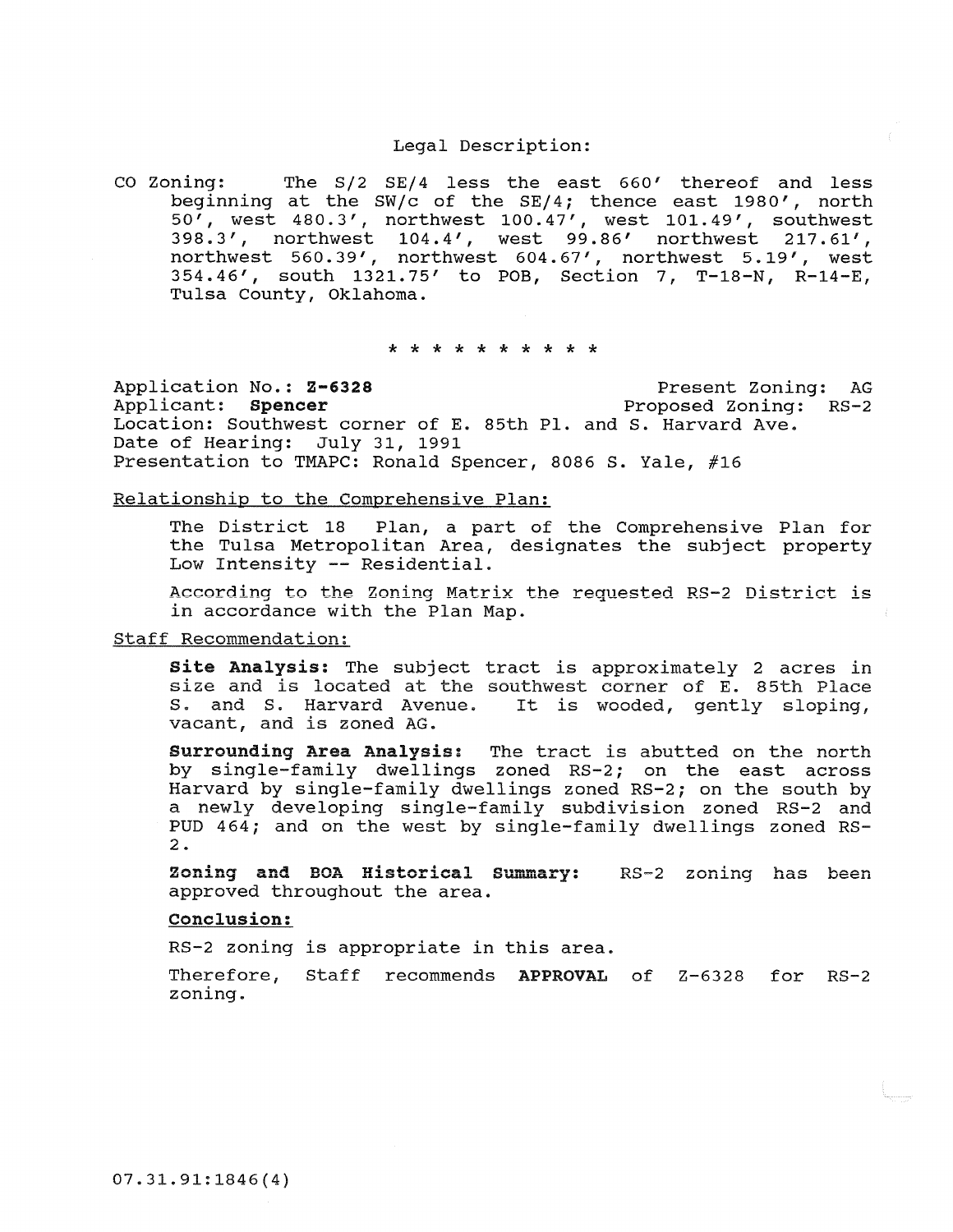On MOTION of CARNES, the TMAPC voted 8-0-0 (Ballard, Carnes, Doherty, Draughon, Horner, Neely, Parmele, Woodard, "aye"; no "nays"; no "abstentions"; Harris, Midget, Wilson "absent") to RECOMMEND APPROVAL of RS-2 zoning for Z-6328 to the City Council as recommended by Staff.

The applicant requested that the TMAPC approve an early transmittal of Z-6328.

# TMAPC Action; 8 Members present:

On MOTION of DOHERTY, the TMAPC voted 7-0-0 (Ballard, Carnes, Doherty, Draughon, Horner, Neely, Parmele "aye"; no "nays"; no "abstentions"; Harris, Midget, Wilson, Woodard "absent") to APPROVE an early transmittal of Z-6328 to the City Council as requested by the applicant.

## Legal Description:

RS-2 Zoning: Part of the *SEj4 NEj4* Section 17, T-18-N, R-13-E of the IBl<sup>y</sup> l, Tulsa County, Oklahoma, more particularly described as follows, to-wit: Beginning at a point on the east line of said *SEj4 NEj4,* a distance of 1,057.50' south of the *NEjc* thereof; thence west and parallel with the north line of said *SEj4* NEj4 a distance of 650.9'. thence south and parallel to the east line of said *SEj4 NEj4* to a point on the south line thereof; thence east along said south line of said *SEj4 NEj4* a distance of 650.9' to the southeast corner of said *SEj4 NEj4;* thence north along the east line of said *SEj4* NE/4 to the POB, according to the u.s. Government Survey thereof.

\* \* \* \* \* \* \* \* \* \*

#### SUBDIVISIONS:

WAIVER REQUEST; section 213:

BOA-15785 Amended Plat of West Tulsa (1492) 2143 S. olympia Ave.  $RM-1$ 

This is a request to waive plat on a tract in Block 33 of the above named subdivision. The Board of Adjustment has approved a special exception to allow a Salvation Army recreation center on leased City of Tulsa property. Since the property is already platted, improvements exist, and the land is owned by the City of Tulsa, Staff recommends APPROVAL as requested. (The Board of Adjustment approval covers the site plan, uses, parking, etc.)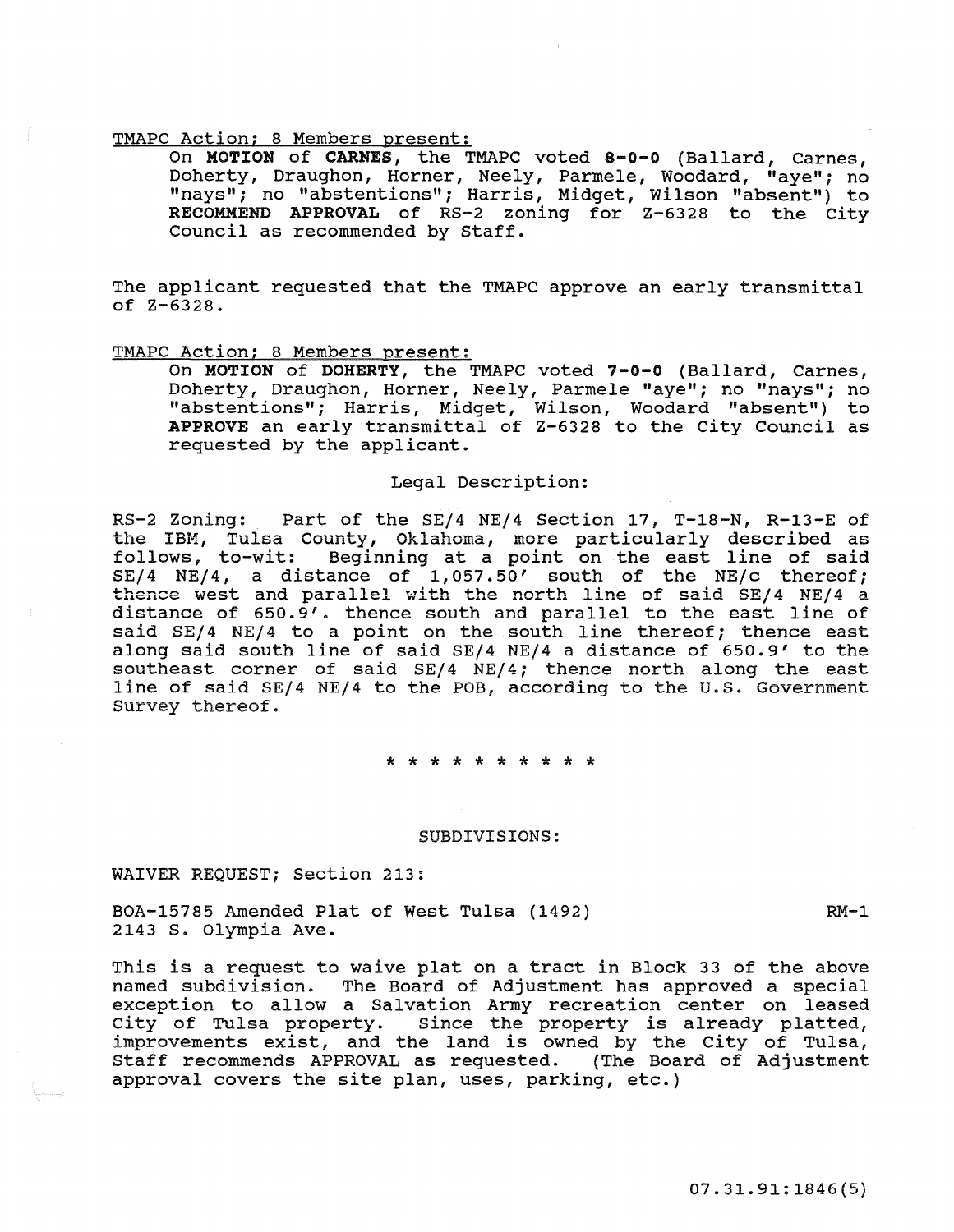On MOTION of CARNES, the TMAPC voted 8-0-0 (Ballard, Carnes, Doherty, Draughon, Horner, Neely, Parmele, Woodard, "aye"; no "nays"; no "abstentions"; Harris, Midget, Wilson "absent") to WAIVE plat for BOA-15785 as recommended by Staff.

\* \* \* \* \* \* \* \*

#### OTHER BUSINESS:

PUD 448-3: Minor Amendment - Northeast corner of South Memorial Drive and East 9Ist Street s.

#### Staff Recommendation:

The applicant is requesting a modification of the building setback requirements from Memorial Drive from 100' to 75' to erect an automated bank teller building with a maximum floor area of 150 sf. The building would be located west of the northwest corner of the existing shopping center buildings and would eliminate 9 existing parking spaces. The shopping center would still have more than the required number of parking spaces. In addition, a change in the location of permitted ground signs is proposed. The proposal is to eliminate the ground sign allowed on 91st Street (maximum area of 280 sf) and substitute a ground sign on Memorial Drive in Outlot B<br>with a maximum size of 160 sf and maximum height of 25'. This with a maximum size of 160 sf and maximum height of 25'. would be the same maximums as allowed for a sign on outlot A at the corner of 91st and Memorial Drive.

Staff finds both requested amendments to be minor in nature and in keeping with the original purpose and intent of the PUD. Therefore, staff recommends APPROVAL of minor amendment PUD 448-3 as requested.

#### TMAPC Action; 8 Members present:

On MOTION of CARNES, the TMAPC voted 7-0-1 (Ballard, Carnes, Doherty, Horner, Neely, Parmele, Woodard, "aye"; no "nays"; Draughon "abstaining"; Harris, Midget, Wilson "absent") to APPROVE Minor Amendment PUD 448-3 as recommended by Staff.

\* \* \* \* \* \* \* \* \* \*

PUD 179-C: Detail Sign Plan - Development Area C Venture Store - West of the southwest corner of East 71st S. and S. 85th E.Ave.

The applicant is requesting Detail Sign Plan approval for the wall signs on the new Venture store. The ground sign was previously approved. After review of the two proposed wall signs staff finds them to be in conformance with the PUD conditions and therefore recommends APPROVAL.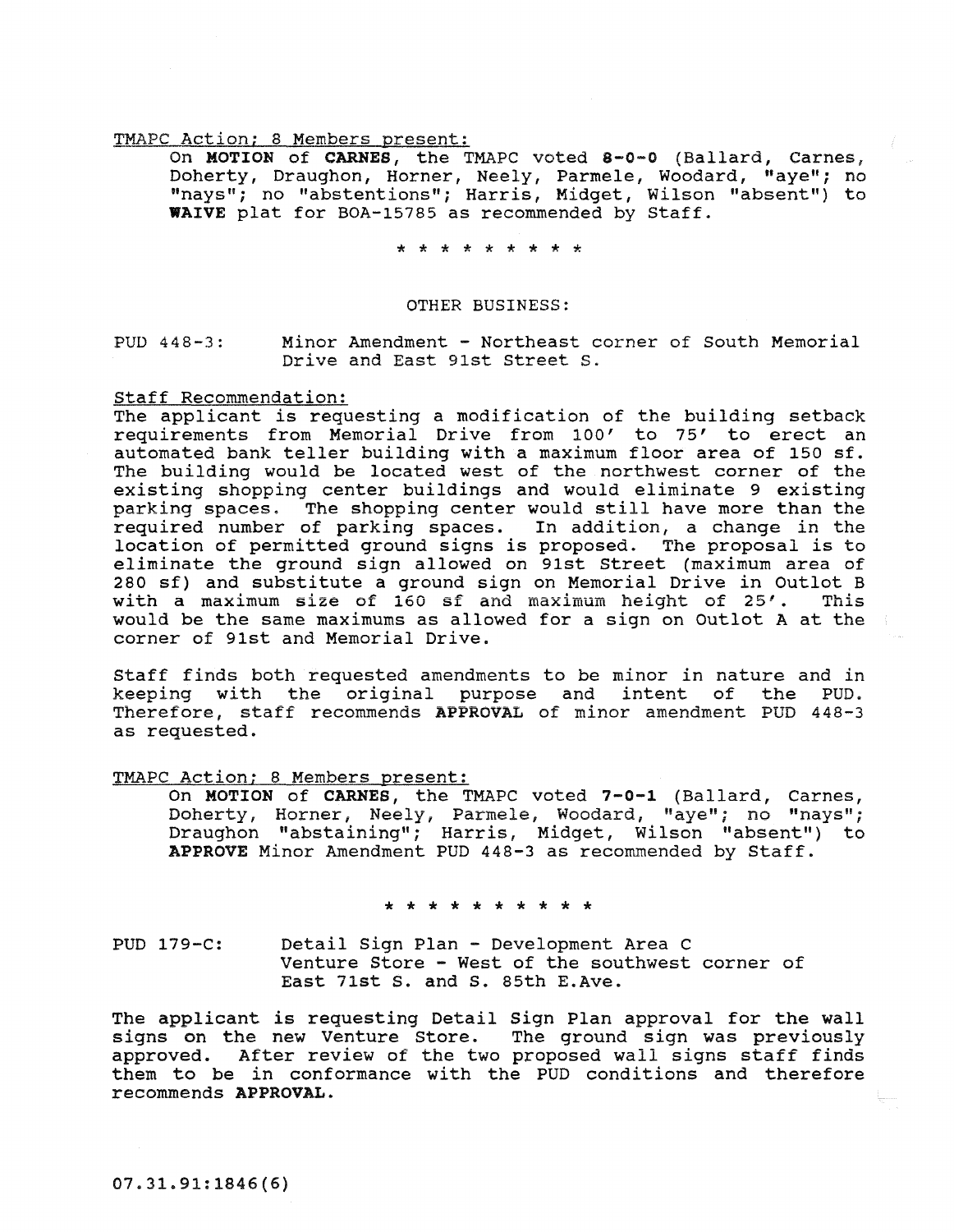On MOTION of CARNES, the TMAPC voted 8-0-0 (Ballard, Carnes, Doherty, Draughon, Horner, Neely, Parmele, Woodard, "aye"; no "nays"; no "abstentions"; Harris, Midget, Wilson "absent") to APPROVE the Detail Sign Plan for wall signs in Development Area C of PUD 179-C as recommended by Staff.

\* \* \* \* \* \* \* \* \* \*

PUD 468  $-$ Detail Site, Landscape and Sign Plans for Lot 1 Northwest of the northwest corner of E. 71st st. S. and S. Mingo Road.

Staff Recommendation:

The applicant is seeking Detail Site, Landscape and Sign Plan approvals for the Sam's store on Lot 1 of the PUD.

Site Plan

Staff has reviewed the proposed site plan and recommends APPROVAL subject to the following changes or additions:

- 1} The future building expansion cannot contain more than 29,080 SF rather than the 30,000 SF shown.
- 2) All parking spaces which end at a landscaped parking island should have car stops installed to prevent the front overhang of the car from damaging the landscaping.
- 3) Show the required 6' screening fence along the northern boundary of Lot 1.
- 4) Eliminate the 25' paved access shown on the northern boundary of Lot 1.

## Landscape Plan

Staff finds the landscape plan to be in conformance with the PUD conditions with the addition of the screening fence mentioned above and recommends APPROVAL as submitted.

# Siqn Plan

Staff has review the proposed sign plan for both the ground sign on 71st Street and the wall sign on the east side of the building. The ground sign is shown as 30' high with 160 SF of display surface area. The height of this sign must be reduced to 25'. With the change staff finds the sign plan to be in conformance with the PUD standards and recommends APPROVAL.

## Comments & Discussion:

**<u>Comments a bibodobion:</u>**<br>Mr. Gardner commented that staff recommended that the 25' access shown on the northern boundary of Lot 1 not be shown at a specific snown on the northern boundary of Lot I not be snown at a specific<br>location at this time. He suggested it be considered when the location at this time. He suggested it be considered when the school board determines where it wants access through the subject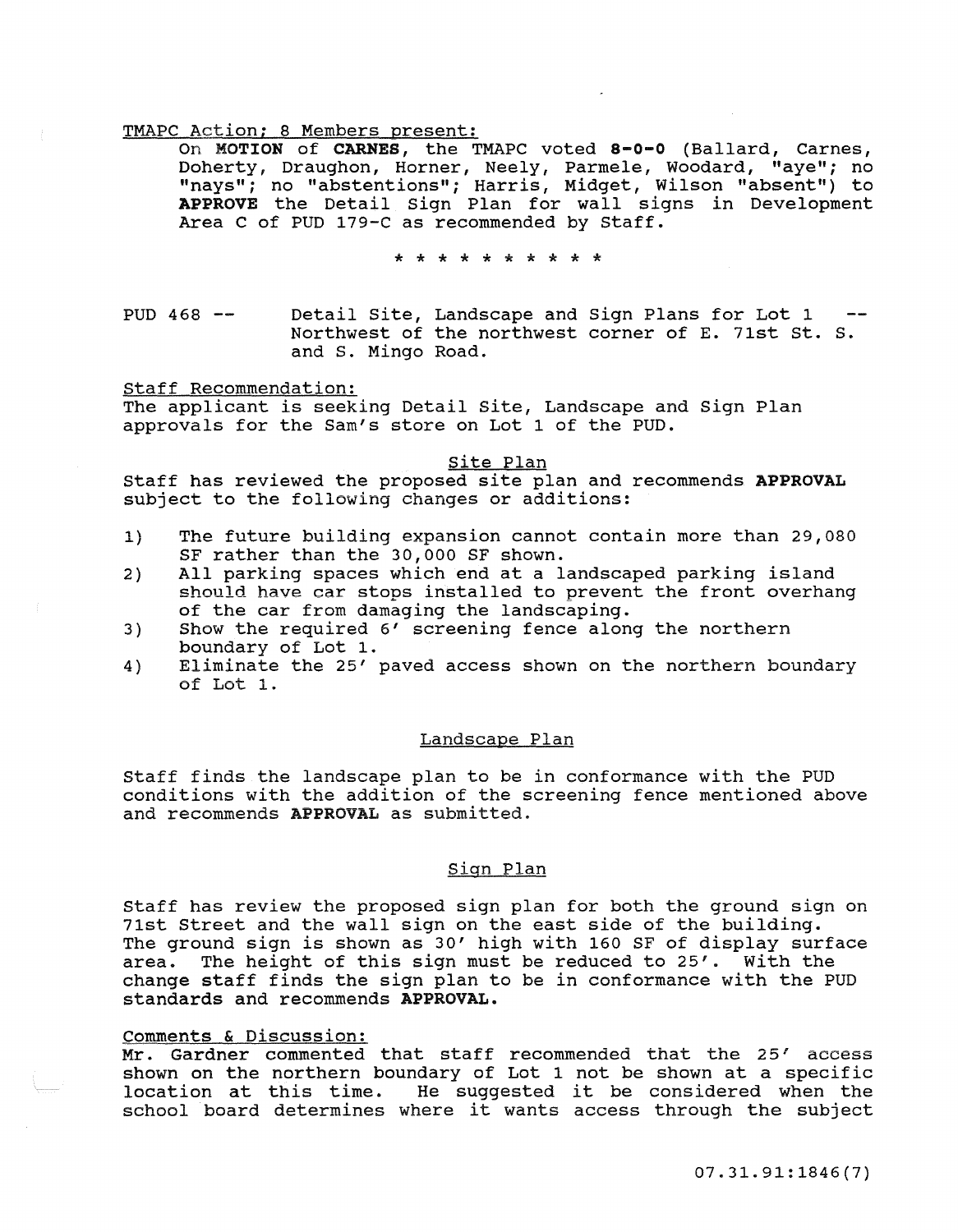property, provided that it doesn't present a problem. Mr. Doherty inquired where the access point came from since it wasn't presented<br>with the original PUD. Mr. Gardner advised that Union Public Mr. Gardner advised that Union Public<br>access point with Sam's. Mr. Doherty Schools negotiated this access point with Sam's. stated concerns that a connection between school and commercial property may not be appropriate.

Lynn Burrow, BSW Engineering, was present representing the applicant. He stated they did not have a problem with removing the access point as shown on the site Plan although a mutual access agreement exists between the property owner and Union School District. The final plat shows this as a mutual access easement.

Mr. Neely reminded the Planning Commission that when this PUD was first presented there was much discussion regarding landscaping the interior area of the parking lot. Mr. Gardner advised that the numerous landscape islands exist throughout the parking lot. The lot area for Lot 1 Block 1 has 778,470 SF, the landscape area phase 1 is 158,000 (20.3%) and landscape area phase 2 is 111,000 SF Much discussion occurred regarding the details of the submitted landscape plan.

## TMAPC Action; 8 Members present:

On MOTION of DOHERTY, the TMAPC voted 8-0-0 (Ballard, Carnes, Doherty, Draughon, Horner, Neely, Parmele, Woodard, "aye"; no "nays"; no "abstentions"; Harris, Midget, Wilson "absent") to APPROVE the Detail Sign Plan, Detail Site Plan and Detail Landscape Plan for PUD 468 subject to the conditions as recommended by Staff.

\* \* \* \* \* \* \* \* \* \*

PUD 432-B and C: Evaluation of compliance with PUD conditions as it relates to providing adequate off-street parking.

#### Staff Recommendation:

Mr. Gardner advised that the opening of the various office buildings within this PUD was contingent upon adequate parking. Staff has toured the parking facilities and advise the adequate parking exists for the stated occupancy of the south office building as outlined in Mr. Norman's letter of July 19, 1991.

Applicant's Comments:<br>Mr. Charles Norman, Mr. Charles Norman, attorney, was present representing the applicant. He commented that the language in the PUD required that spaces be reserved north of 12th Street for the building south of 12th Street. They were requesting TMAPC to advise Paula Hubbard, They were requesting TMAPC to advise Paula Hubbard, zoning clearance officer, that the parking requirements have been met and the certificates of occupancy for the second building may be issued.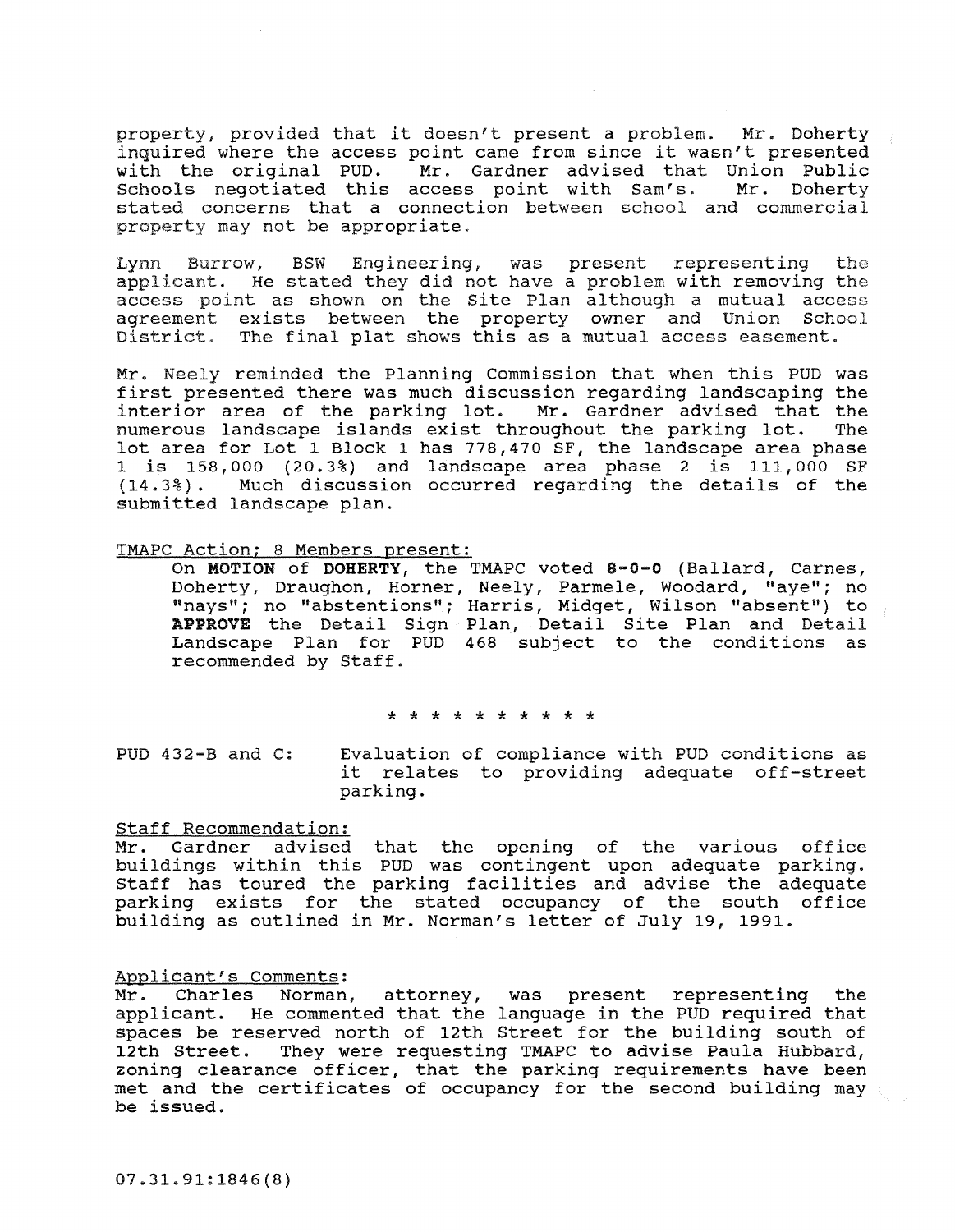On MOTION of CARNES, the TMAPC voted 6-0-2 (Ballard, Carnes, Doherty, Draughon, Horner, Woodard, "aye"; no "nays"; Neely, Parmele "abstaining"; Harris, Midget, Wilson "absent") to direct staff to advise Paula Hubbard, zoning clearance afficer, that off-street parking requirements for the occupancy of the first floor of the south building within the Bell Medical Park are satisfied and the certicates for occupancy may be issued and the remainder of the building may be occupied upon completion of the 154 space parking lot in Area F.

\* \* \* \* \* \* \* \* \* \*

There being no further business, the Chairman declared the meeting adjourned at 2:08 p.m.

Date Approved: Chairman

ATTEST:

<u>ilsoi)</u> uly<br>Segretar